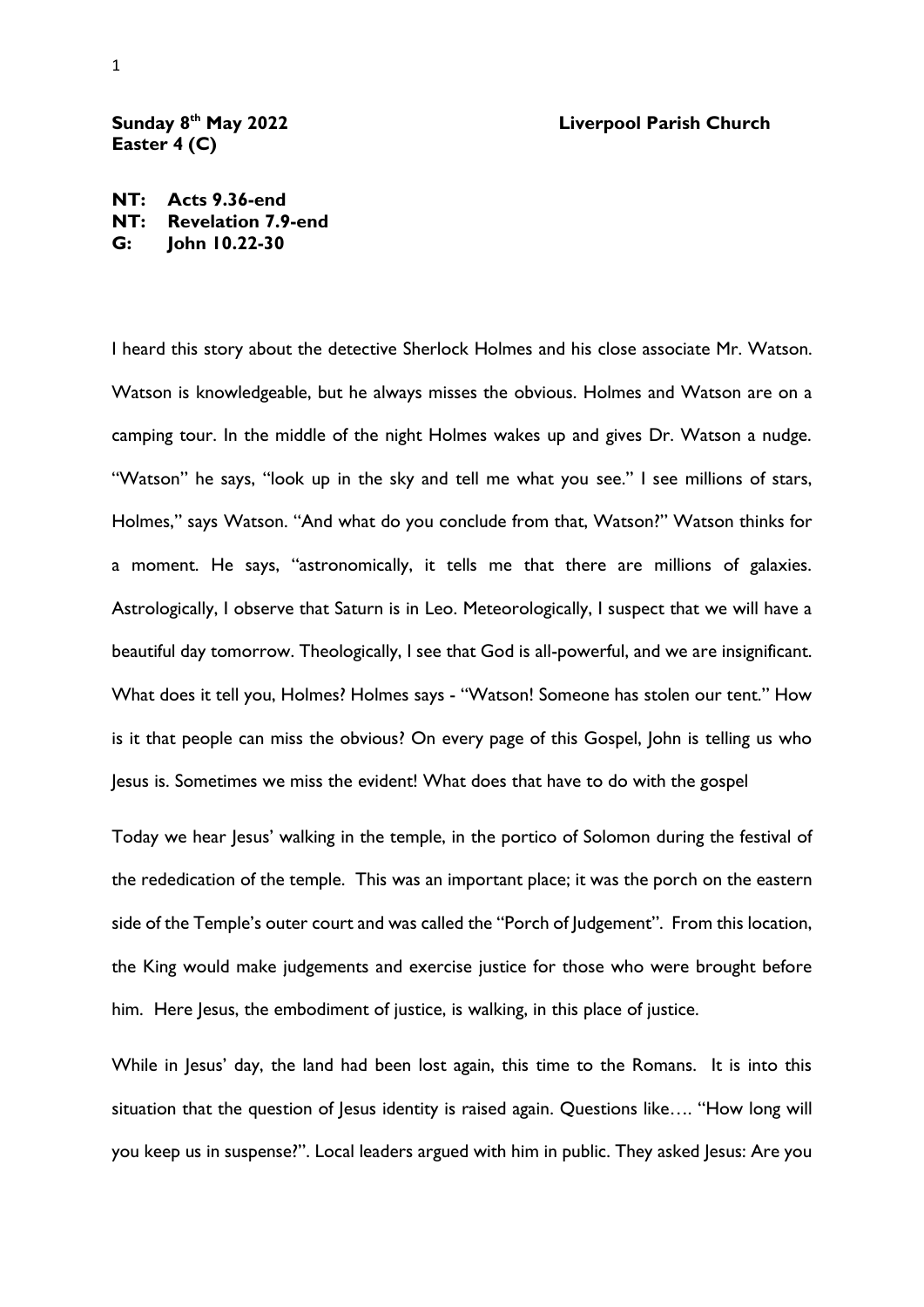the Messiah?" And how does Jesus' answer all these questions? He says, "I have told you, and you do not believe. You do not believe because you do not belong to my sheep. My sheep hear my voice. I know them, and they follow me." Our Lord Jesus Christ, during his earthly ministry, knew very well how to speak to the people about his person using simple words. The images or examples Jesus used in his teachings were taken from the daily lives of the people whom he addressed.

Now Speaking of sheep and voices, Jesus is pictured as the good shepherd several times throughout scripture. We read a beautiful story in Luke 15 where the shepherd leaves the 99 of them to go and find the one stray sheep. The well -known story speaks to most people, because at one time or another we have all been a stray lamb. The words of Jesus that we heard today, broadens, and deepens that promise. In the Old Testament, the image of the Shepherd is often applied to God as well as to the leaders of the people. The book of Exodus represents Yahweh several times as a Shepherd. The prophets Isaiah and Ezekiel compare God's care and protection of His people to that of a shepherd.

Jesus makes three statements in today's gospel.

1)He knows his sheep and the sheep follow him, for they know his voice. Jesus knows each one of us and he loves us as we are with all our limitations. As C.S Lewis writes- "God whispers to us in our pleasures, He speaks to us in our consciences, and he shouts to us in our pain! Jesus tells us to trust the voice inside that promises us life, that comforts us. Most commentators I read emphasized that the problem we face today is not following Jesus but that the challenge for us is in just not recognizing his voice. There are many voices all around us that strive to gain our attention. Many of those voices want our wealth, our energy, or our time. And yes, we are called to follow him, but to do so, we need at least to be able to recognize his voice. The relationship here is direct and personal.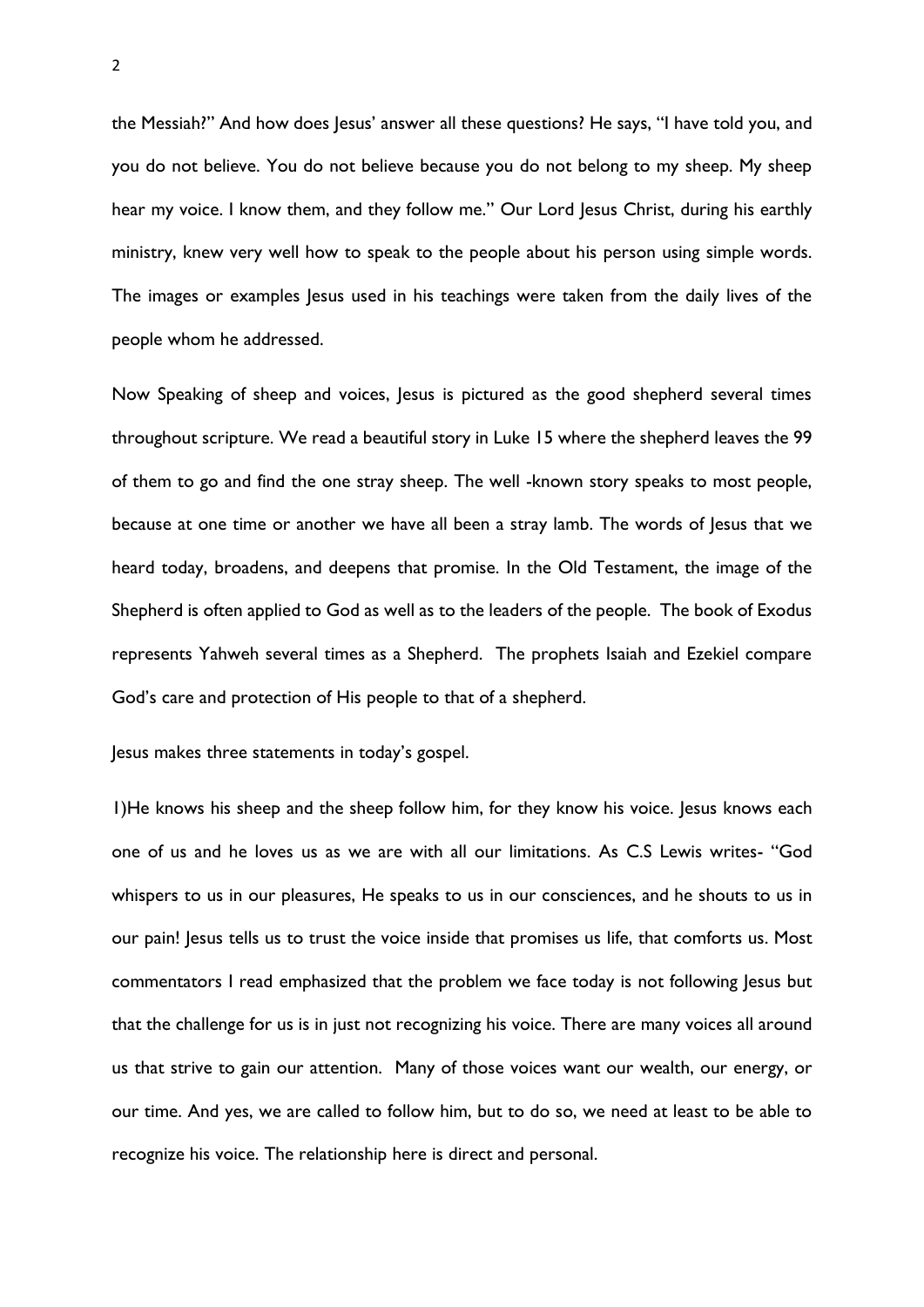2) He gives eternal life, and we will never perish. Jesus receives us into his sheepfold and gives us faith through baptism and claims us as his own and then he strengthens that faith in confirmation. Jesus presents himself in Holy Communion. At the Eucharist we truly "taste and see the goodness of the Lord," and when we partake of the Body and Blood of the Lord in Holy Communion, Jesus assures us, "Whoever eats of this bread will live forever; and the bread that I will give for the life of the world is my flesh."

3) He protects his flock by placing them in the loving hands of his Father. The sheep are weak animals. They are so vulnerable that they must be guarded by a loving shepherd against all dangers. That is what we are. As human beings we are vulnerable. But in weakness, we have strength. To further assure us of God's goodness and care Jesus says, "No one can take them out of my hand, the father and I are one."

Some early Native Americans had a practice that on the night of a boy's thirteenth birthday, after learning necessary skills, he was put to one final test. He was placed in a dense forest to spend the night alone. On this night, he was blindfolded and taken several miles away. When he took off the blindfold, he was in the middle of a thick woods! Every time a twig snapped; he visualized a wild animal ready to jump on him. The dawn broke and the first rays of sunlight entered the forest. Looking around, the boy saw flowers, trees, and the outline of the path.

Then, to his astonishment, he beheld the figure of a man standing just a few feet away, armed with a bow and arrow. It was his father. He had been there all night long. While the boy sat in darkness and sensed danger, he was safe in the hands of his father all along. To further assure us of God's care, Jesus is telling us that we belong to him. He offers us eternal life and that nobody can take us out of his hands! The father and he are one.

The word "one" when translated from the Greek is saying that he and God are united in the work that they do. Jesus and his father are one in their resolve to heal the world. Perhaps it